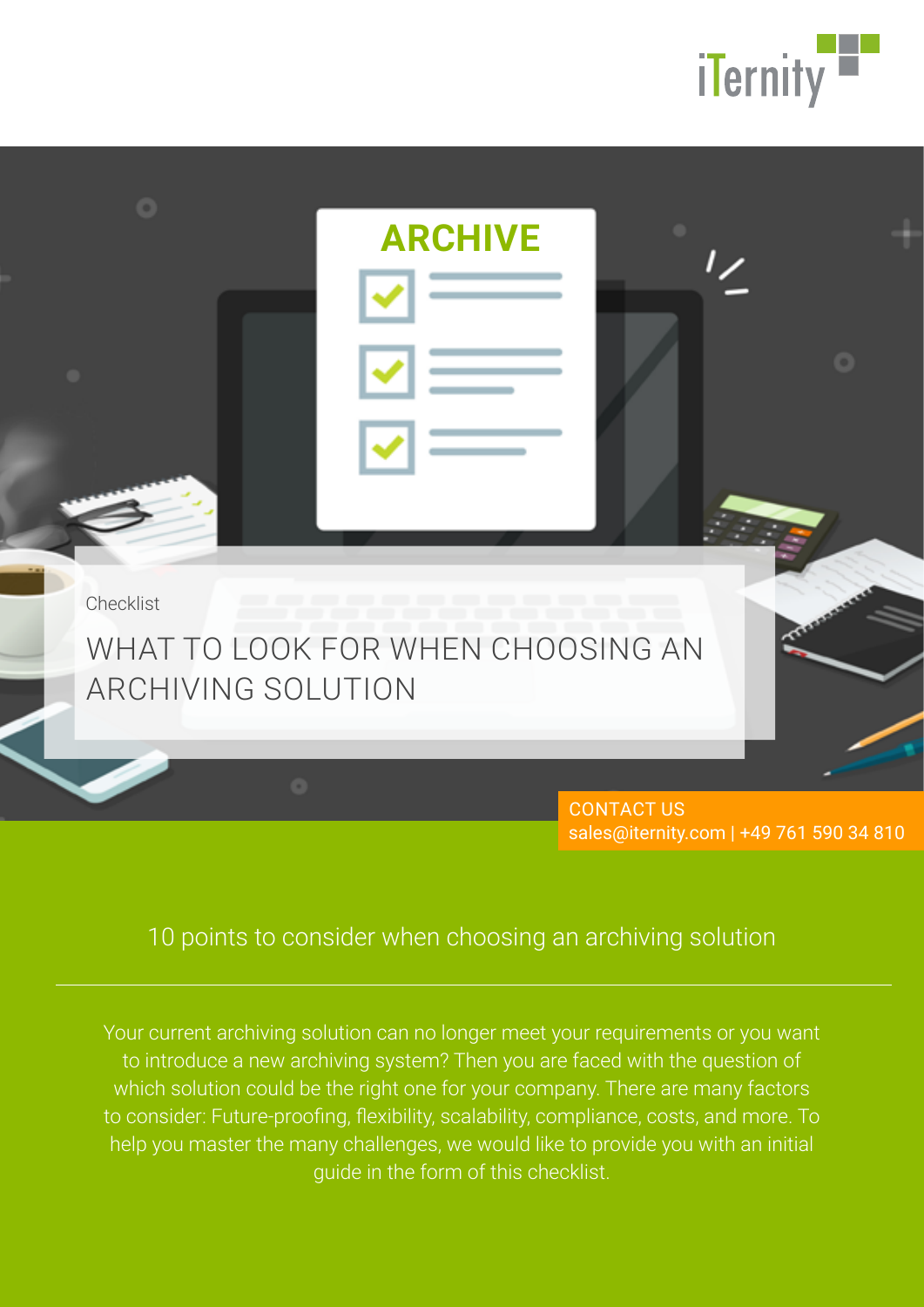

# INDEPENDENCE

Do you want your archiving system to be the right one not only today, but also in the distant future? Make sure that the solution is not tied to hardware or a manufacturer. A software-based approach offers the advantage that archiving functionality is not tied to hardware, but to a software layer. This allows storage vendors to be freely chosen and storage technologies to be easily replaced and renewed.

# SCALABILITY

Don't underestimate the growth of your business. As data volumes grow, organizations need storage capacity which can be flexibly expanded. This ensures that the archive system can withstand data growth and new storage requirements over the long term.



# OPEN ARCHITECTURE

Do the archive system, enterprise applications, and other systems interoperate? To ensure smooth interaction, the archive solution must be able to integrate with existing IT infrastructures. Easy integration can be achieved if the solution is based on industry standards (open interfaces, CIFS/ NFS, S3, x-86 hardware). Because data from different business applications (such as DMS, ERP, PACS) must be stored, the solution should support a broad portfolio of validated applications.



# LOW COSTS

To ensure long-term profitability of the archiving solution, pay attention to total cost of ownership (TCO). This includes not only the initial costs but also, for example, licensing, operating, and training costs. With hardware-independent solutions, license costs can be saved in the long term, because there is no need to re-license each new hardware generation. Costs for unused capacity can be saved and archived data can be moved to less expensive storage or the cloud as needed. "as-a-Service" models are also very interesting when it comes to archiving (OpEx instead of CapEx).

# TIME-SAVING APPLICATION

In order to relieve IT resources and free them for internal core tasks, the archiving solution should have a low maintenance and administration effort. With a managed services approach, the system can be operated entirely in the background. This allows you to reduce administration and training efforts to a minimum and to save time and costs in the long term.